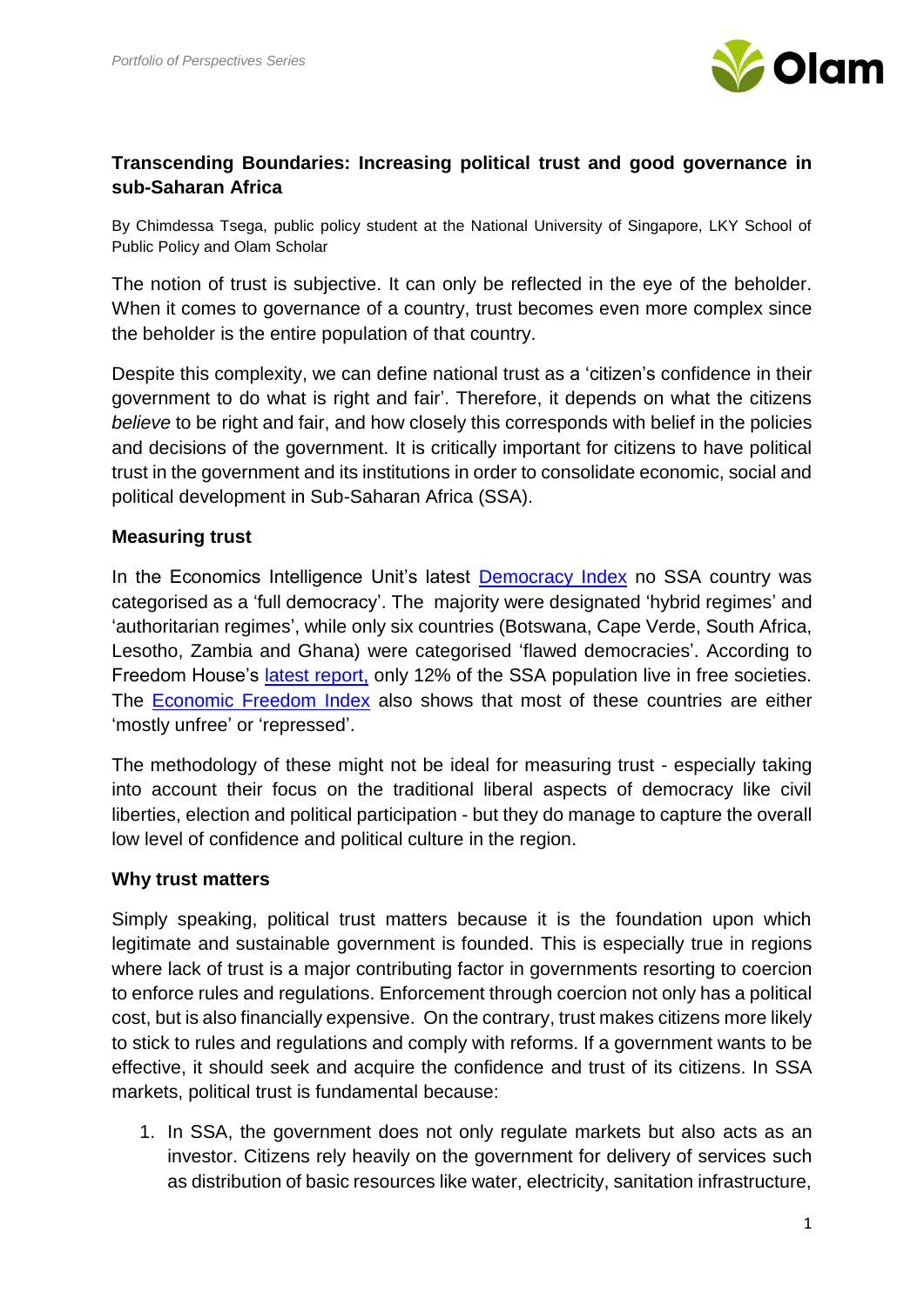

land, and housing. Moreover, the quality of these public services is fundamental to a country's development.

The ideal of *'marketisation of the state'* is far too simplistic to apply to SSA. The private sector does not address the service concerns of the citizens, and the government remains the ultimate organ to do so. Citizens' trust highly depends on their experience of the delivery of basic services.

2. Government and market reforms need citizen support to successfully consolidate economic growth. Policies to build export-oriented and industrial based economies only work if they are supported by citizens and investors with confidence in their government. The people of the region have a very low confidence in their government.

Most SSA economies are agriculture based, and public opinion on agricultural market liberalisation is still divided. In the past, liberalisation's success has been limited by a lack of domestic macroeconomic reforms. Hence, ongoing reforms should not only promise that the future is bright, but also ensure that lessons learned from the past are addressed through a holistic reform programme.

3. Citizen's expectations are increasing. The '*[Africa rising'](http://www.economist.com/node/21541015)* narrative has resulted in higher confidence in governments' ability to deliver. However, if expectations are higher than the government's actual performance, it will lower the level of trust of the population.

So what can be done to build vital trust in governments in SSA? I see two clear pathways to achieving this.

# **Peace Reforms**

Despite the falling number of wars in SSA, security and stability remains one of the biggest challenges. Apart from ongoing civil wars, the region has been characterised by multiple coups, resulting in unsustainable policies and irreparable economic destructions. SSA is still the least favoured for returns on investment.

The peace reforms should be different depending on the level of threat to stability in each country. In the most fragile countries with history of civil war and high vulnerability of disintegration, reforms need to be comprehensive and aimed at rebuilding not only political trust but also social trust.